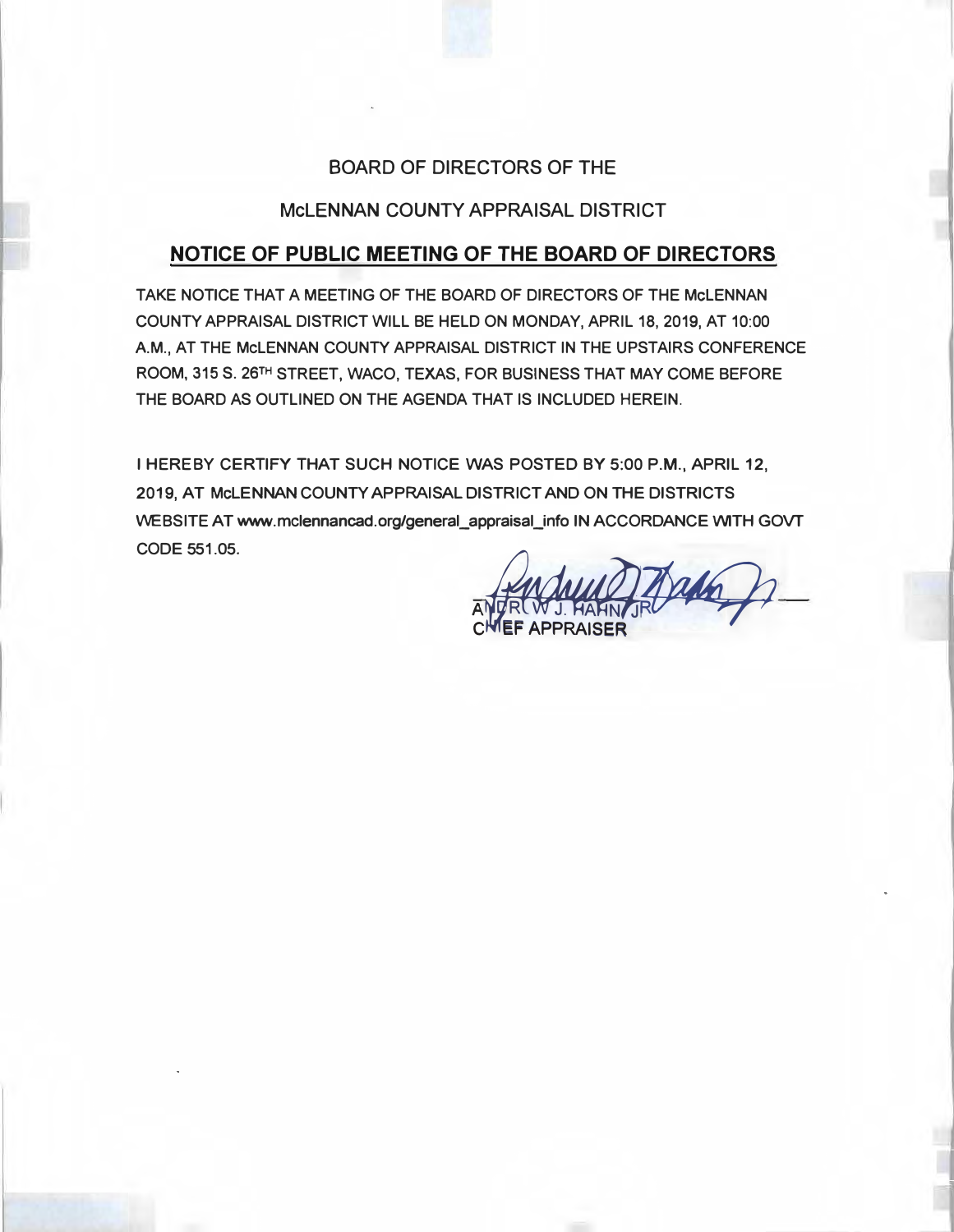#### BOARD OF DIRECTORS MEETING APRIL 18, 2019, 10:00 A.M. MCLENNAN COUNTY APPRAISAL DISTRICT 315 S. 26TH STREET WACO, TEXAS 76710

## **AGENDA**

### MEETING CALLED TO ORDER

### *BUSINESS SESSION*

### **ITEMS REQUIRING BOARD ACTION**

- 1. MINUTES OF JANUARY 28, 2019, MEETING.
- 2. BOARD TO CONSIDER CHIEF APPRAISER EVALUATION AND CONTRACT.

#### **DISCUSSION ITEMS**

- 1. REVIEW AND DISCUSS INTERIM FINANCIAL REPORTS.
- 2. REVIEW AND DISCUSS PRELIMINARY BUDGET.

#### **PUBLIC COMMENT**

### **MANAGEMENT AND COMMITTEE REPORTS**

- 1. TAXPAYER LIAISON REPORT.
	- TAX PAYER COMPLAINTS MR. & MRS. TALBERT TO ADDRESS THE BOARD.
	- ARB BOARD UPDATES

2. CHIEF APPRAISER REPORT TO INCLUDE UPDATES REGARDING: APPRAISALS, ARB, ARBITRATIONS, LAWSUITS, TRAINING & EDUCATION, OPEN RECORDS REQUESTS, MCAD BUILDING, MCAD 2019 CONTRACTS, PVS RESULTS, AND MISCELLANEOUS ISSUES.

#### *EXECUTIVE SESSION*

(NOTE FOR THIS ITEM: THE BOARD OF DIRECTORS WILL BE IN CLOSED SESSION FOR THIS ITEM)

- a. THE APPOINTMENT, EMPLOYMENT, EVALUATION, REASSIGNMENT, DUTIES, DISCIPLINE, OR DISMISSAL OF AN OFFICER OR EMPLOYEE, SUPERVISOR, CHIEF APPRAISER (TEX. GOVT. CODE SEC.551.074)(A)
- b. A PRIVATE CONSULTATION WITH THE BOARD'S ATTORNEY ON MATTERS IN WHICH THE DUTY OF THE ATTORNEY TO THE GOVERNMENTAL BODY UNDER THE TEXAS DISCIPLINARY RULES OF PROFESSIONAL CONDUCT OF THE STATE BAR OF TEXAS CLEARLY CONFLICTS WITH THE OPEN MEETINGS ACT OR PENDING OR CONTEMPLATED LITIGATION, AS AUTHORIZED BY LAW (TEX. GOVT. CODE SECTION 551.071, 2012-3723-5 WALGREEN COMPANY, 2014-3244-5 BRAUDAWAY ENTERPRISE, LLC. , 2014-3248-4 SMV WACO GREENVIEW, 2014- 3249-5 GRAYHAWKSDENE LP, 2014-3858-5 LAKESHOREPARTNERSLP, 2015-3286-5 BUENGER O C 2015-3519-4 DWIGHTS DISCOUNT VACUUM, 2015-3527-5 BIG DIAMOND LLC, 2015-3573-5 2509 LAKESHORE PARTNERS LP, 2015- 3665-5 CHICK-FIL-A INC, & GANDER MOUNTAIN CO, INC, 2016-2942-4 DHRUVKISH PARTNERS LTD, 2016-2945-3